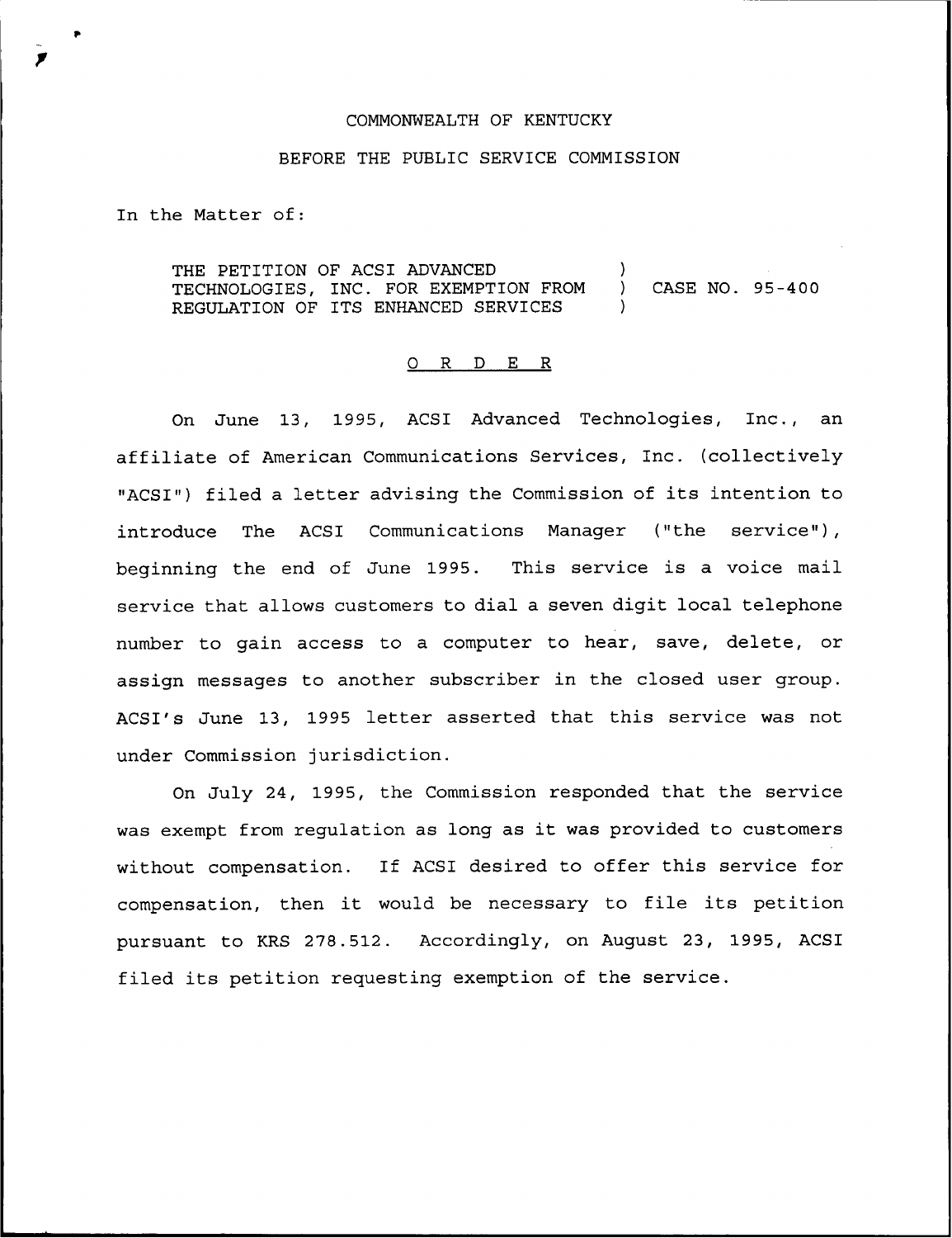## DISCUSSION

ACSI identified two tariffed services which must be purchased from the local exchange carrier for the service to function properly.<sup>1</sup> ACSI will acquire direct inward dialing numbers and lease T-1 lines for connection to platform provider sites in the Lexington and Louisville, Kentucky areas. These network services are individually priced and require service-specific cost and demand studies.

In evaluating ACSI's petition for regulatory exemption of its voice mail service, the Commission is bound by KRS 278.512 and 278.514. The Commission may exempt telecommunications services and products or may reduce regulation if it determines that exemption or alternative regulation is in the public interest. KRS 278.512 identifies eight criteria to be considered by the Commission when making this determination and permits consideration of any other factor deemed in the public interest.

Three criteria focus on the existing conditions of the market. The Commission is to consider the extent to which competing telecommunications services are available in the relevant market, the existing ability and willingness of competitive providers to make functionally equivalent or substitute services readily available, and the number and size of competitive providers.

ACSI identified several alternatives to the service.<sup>2</sup> Various types of equipment, including answering machines, and private branch exchanges ("PBXs") can provide the same type of service.

 $\mathbf{1}$ Petition dated August 23, 1995 at 2.

Id. at 3-5.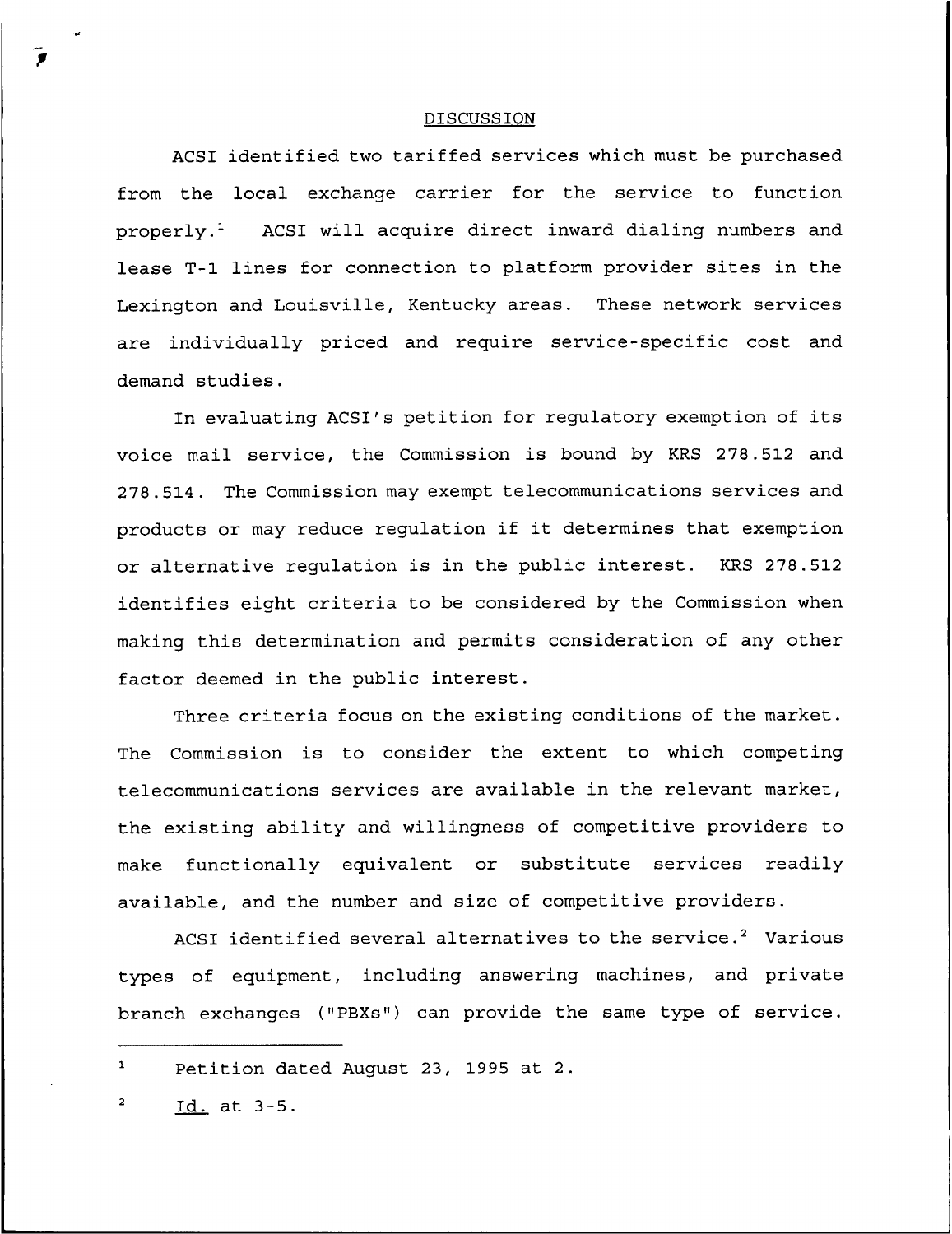ACSI will compete directly with GTE South Incorporated and BellSouth Telecommunications Inc. ACSI notes that there are at least 20 voice mail providers in the Lexington and Louisville, Kentucky areas. Actual and potential competitive providers include cellular companies, local exchange carriers, interexchange carriers and non-traditional telecommunications providers such as IBM, Sears, General Electric and Compuserve.

The overall impact of the proposed regulatory change on the availability of existing services at reasonable rates was also considered by the Commission. In ACSI's view, its and other voice mail services are subject to substantial competition, which eliminates the need for regulation.<sup>3</sup> This is consistent with the Commission's view of the voice mail market.

The Commission has considered the impact that exempting ACSI's voice mail service will have upon universal service. ASCI contends that its ability to function in the competitive voice mail market would be severely hampered by undue regulation. Competition brings low prices to consumers and encourages innovation and the introduction of new services to the market, all of which further universal service goals. Conversely, regulating ACSI's voice mail service would subject it to regulatory and administrative burdens not experienced by its competitors.

The competitive nature of the voice mail market should provide adequate safeguards to protect customers from unfair treatment,

 $-3-$ 

 $\overline{\mathbf{3}}$ Petition at 5.